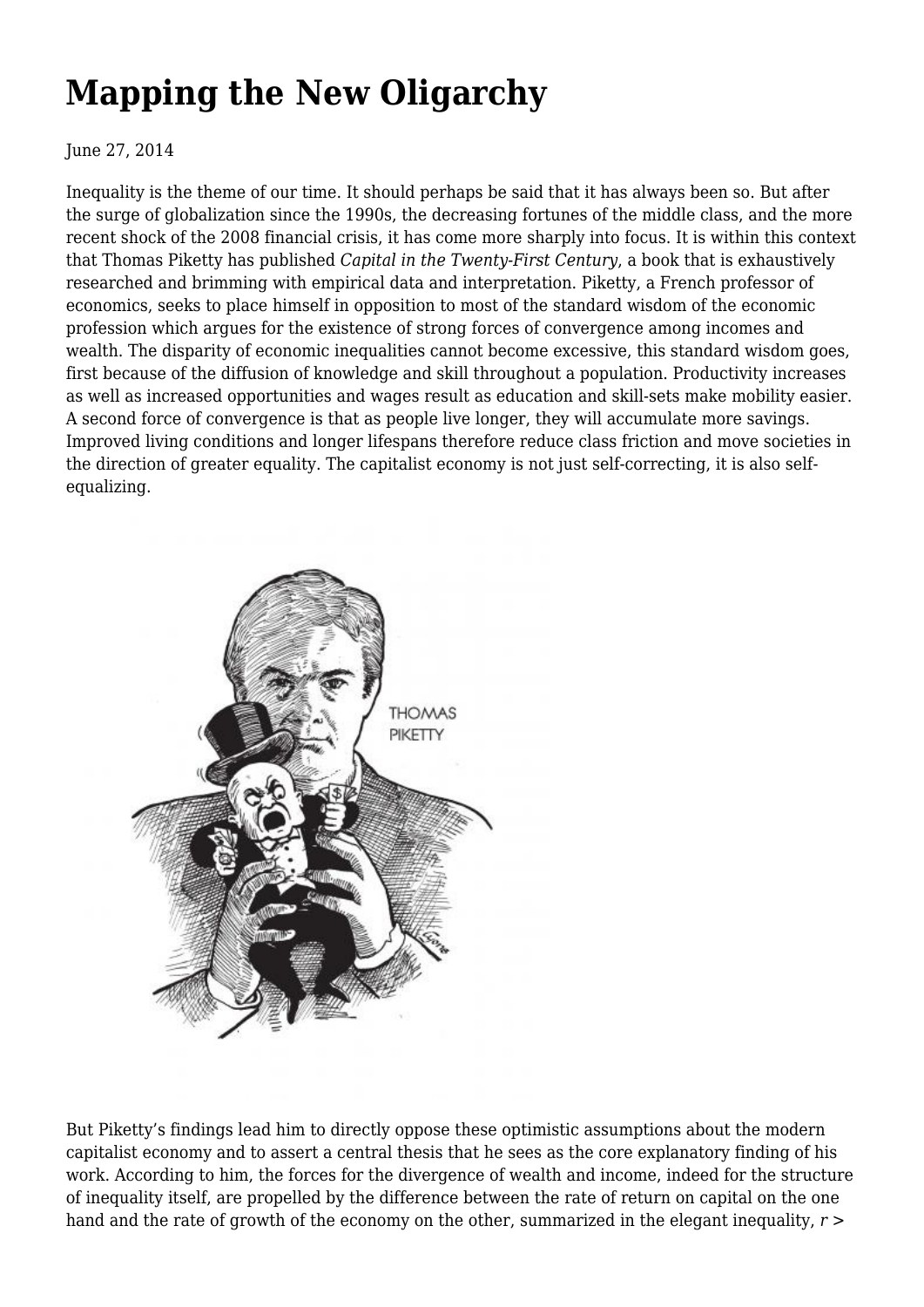*g* (where *r* is the rate of return on capital and *g* the growth rate of the economy as a whole). Whenever this inequality is in play, there will be a powerful force for divergence between income and wealth groups. The more the rate of return on capital exceeds the rate of growth of the economy as a whole, the more that wealth will tend to concentrate and to be handed down generationally. The force for divergence expressed by  $r > g$  means that there exists a force internal to capitalism that, according to Piketty, is responsible for generating inequality. His approach is historical, allowing him to test his hypothesis over a long time series of data reaching back to 1700 and, in some instances, going back to antiquity.

Piketty's procedure for tracking and analyzing inequality is to examine the share of income from capital in national income which is essentially the product of the rate of return on capital on the one hand and the capital/income ratio on the other (or  $\alpha = r \times \beta$ , where *r* is rate of return on capital and β the capital/income ratio). This he calls the "first fundamental law of capitalism" and it tells us the extent to which those who own capital are able to accumulate more than those who have less or none at all. Since Piketty's theory about the dynamics of inequality is driven by the ability of those who own capital to gain from investment returns as opposed to from labor, measuring inequality is centered on the relation of capital to incomes. Take the capital/income ratio. As the value of this ratio increases, the force for divergence will also increase since income from capital will be more dominant than income from labor. Further, if the rate of return on capital rises, then the power of capital to agglomerate more of itself increases again. Hence, the share of income from capital, or  $\alpha$ , is an essential way to track the inequality dynamic. As fewer individuals command more capital, the gap between them and the remainder of society widens and the ability of the rest of society—literally the 99 percent as Piketty shows—to catch up to the 1 percent becomes impossible.

What this all basically means is that capital accumulation outstrips income from labor and over time is a major explanation for economic inequality. As a result, a very different kind of society begins to take shape than the one defended by liberals and conservatives alike: inherited wealth becomes dominant, social mobility from labor is neutralized, and economic elites are able to command high salaries from managing the firms sustained by capital and which continue to create more capital in the form of high super-salaries. If public policy is not able to change matters, Piketty's data suggests we will be living in a world where the wealthy will no longer need to labor as the remaining mass of society stagnates—effectively a re-feudalization of modern society.

Empirically, what Piketty has to report is sobering. The contours of wealth and income inequality that he reveals are staggering, even for those who are familiar with inequality statistics. He finds that inequality has basically been constant historically, with the upper ends of the wealth scale earning about five times the amount of national income throughout the eighteenth and nineteenth centuries and again in recent decades. One basic finding that the data make abundantly clear is that the concentration of wealth increases exponentially as you move up the wealth scale. The top decile (or 10 percent) of the wealth distribution in the United States, for instance, "structures the economic and political landscape." (p. 277) In terms of labor income, they receive 35 percent of national income in the United States compared to the bottom 50 percent of the population who receive only 25 percent of national income. In terms of capital ownership, the top decile owns 72 percent of the capital nationally compared to the bottom 50 percent who own a mere 2 percent.

But these facts are to be seen historically. Piketty shows that the patterns of inequality before World War I were extreme and our present conditions are headed in the same direction. The Great Depression, World War II, the rise of the welfare state and a patrimonial middle class capable of owning property and therefore gaining a small share in national wealth (largely through home ownership and pension funds) explain the compression of incomes between 1945 and 1980. But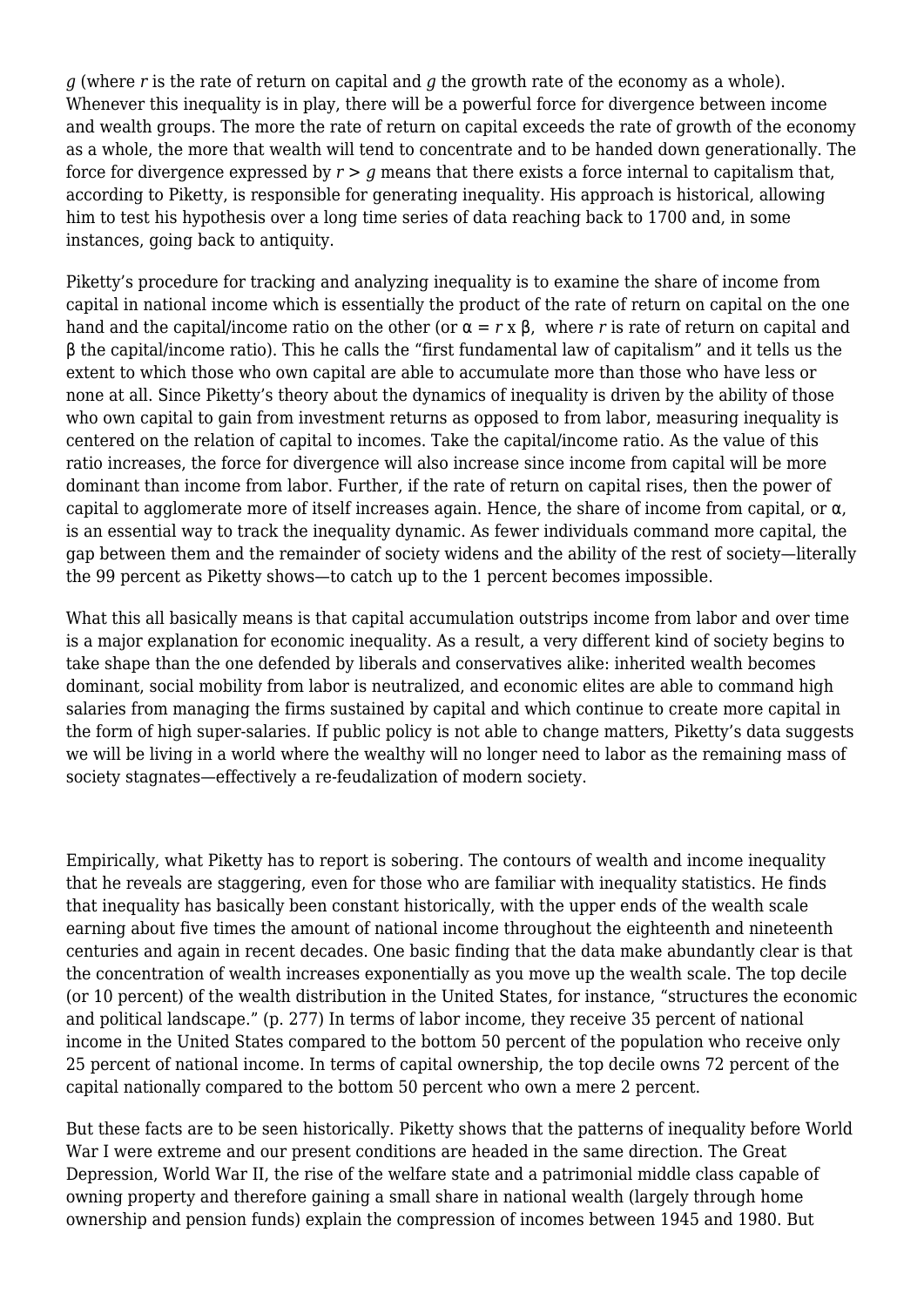Piketty emphasizes that this was merely a blip on the screen, an exception to the fundamental laws of capitalism that tend toward divergence and toward capital concentration.

What has changed is the structure of inequality, or how that money is being produced and accumulated. In contrast to the pre-World War I era that was dominated by rentiers—people who lived off their rents from land, government bonds, and other investments and did not work—today's structure of inequality is dominated by hyper-salaried managers (Piketty calls them "supermanagers") who have "managed to obtain extremely high, historically unprecedented compensation packages for their labor." (p. 302) This has no economic basis, according to Piketty, and is instead the result of the creation of new social norms and values that serve to justify inequalities of income and wealth—a "hypermeritocratic society" where economic "superstars" are created and seen to be justly rewarded for their remarkable talents and ingenuity allowing for the toleration of extreme salaries by CEOs and other elites.

But it is only the top thousandth of the top 10 percent that has extreme control over capital ownership and control. These oligarchic elites earn returns to capital even as the rest of the top 10 percent increase their share of national income, but they will become a new class of super-elites whose offspring will live off of inheritance and, because of fiscal competition, lower tax rates in the long run. The forces of divergence outweigh all of the classic mechanisms for redistribution and convergence that the liberal state has at its disposal. Economic growth can offset the inequalities gained from the rate of return on capital, but even this is no guarantee. What is needed, argues Piketty, is a modernized welfare state that can equalize incomes through public goods such as pensions, health care, education, and so on. But the essence of the story is clear: capital is centralizing, incomes at the highest end of the distribution are exploding, and the new patterns of inequality that we are witnessing show no sign of abating or dispersing. Piketty sees economic inequality returning to the rates of the *Belle Époque* and the Victorian era unless "new forms of property and democratic control over capital" (p. 569) can be invented.

But what about the theory behind the data? As much as Piketty claims to go against the grain of his profession, as one labors through the almost 700 pages of this thick tome, it becomes increasingly obvious that his empirical findings are more compelling than his explanation of them. In fact, Piketty tries too hard to distance himself from Marx, whose theories seem to fit better with the data and their social implications than Piketty is willing to admit. An actual theory that penetrates the mechanisms creating inequality—i.e., a true theory of capitalism in the twenty-first century—is precisely what Piketty's book lacks.

If we begin with the two "fundamental laws of capitalism" that Piketty outlines in the first chapter, we see immediately some frustrating elements to the argument. Recall that the first fundamental law of capitalism was the share of income from capital, or  $\alpha = r \times \beta$ . Piketty sees this as fundamental because it is able to explain the historical dynamics of economic disparities. Similarly, he advances a second fundamental law of capitalism, which is that the capital/labor ratio is determined by dividing the savings rate by the rate of growth of the economy. Taken together these two "fundamental laws" are supposed to explain capitalism. But does it really explain anything other than his data? For one thing, it tells us nothing about the social mechanisms of capitalism let alone the mechanisms that produce inequality. It is an accounting equation, little more. If we simply see capital as the stock of "nonhuman assets that can be owned and exchanged on some market," (p. 46) we fail to see that capital, as Marx correctly hypothesized, can only grow by being employed for some purpose through human labor.

Capital is also the amount of money advanced in wages for the purpose of production. Indeed, the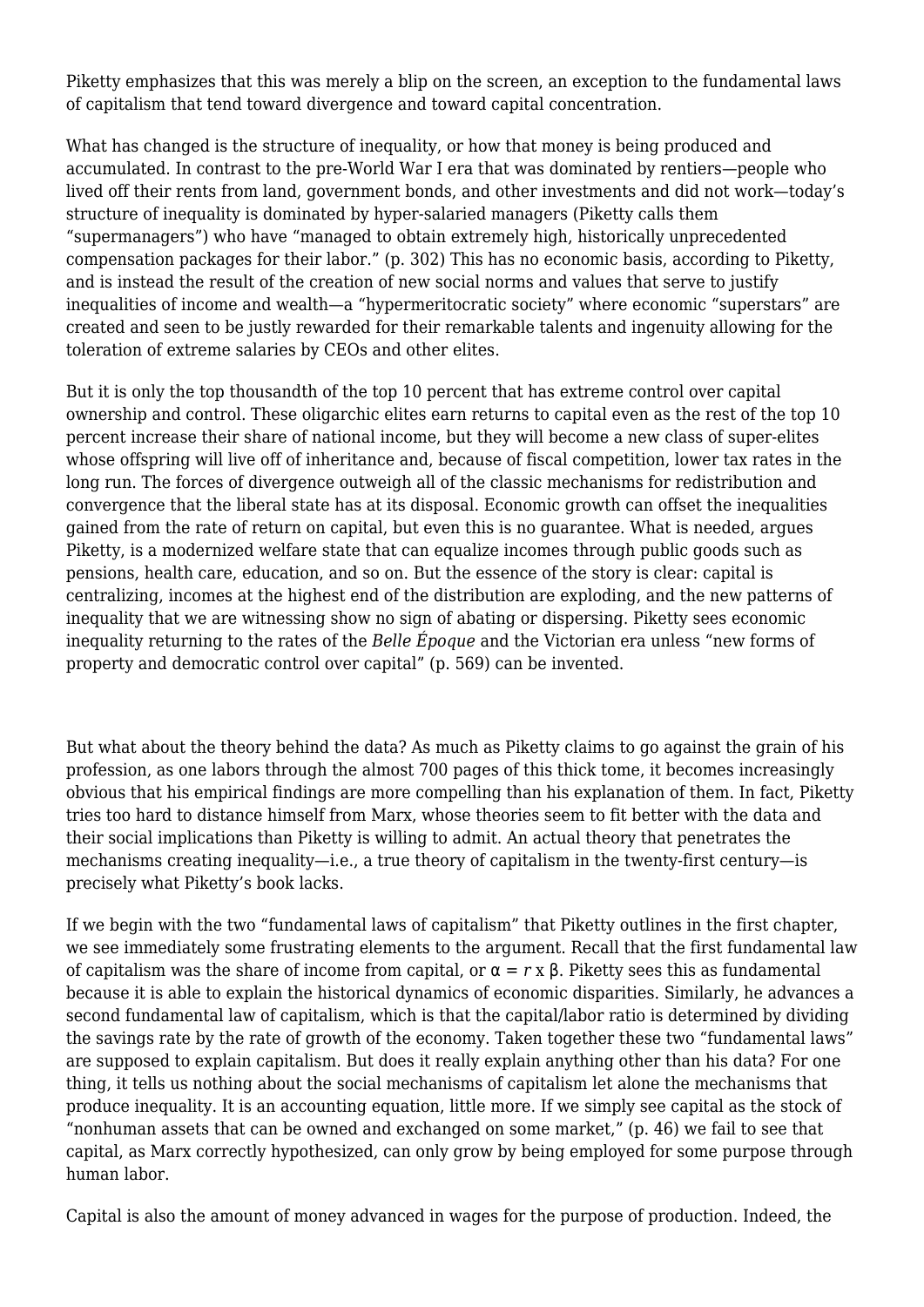return on capital for Piketty is simply a rate of return, it possesses no social foundation. But this is an inadequate discussion of the matter. All capital grows through an exploitive relation between owners on the one hand and workers/consumers on the other. If person *A* invests *x* dollars in person *B*'s firm, the rate of return on *x* will be a function of the amount of profit, *p*, that *B* is able to accumulate from his enterprise. But *p* itself does not simply emerge from capital and appear as the rate of return; it is accomplished by a whole series of means of exploiting labor (i.e., suppressing wages, weakening unions, re-engineering regulatory laws, moving production to low-wage areas, making people purchase useless or superfluous commodities and services, and so on, none of which Piketty mentions) as well as other factors of production that expand the value of *p* and, logically, expand the rate of return on capital, and therefore flow back to *A* as income from capital. This is what bolsters the wealth of hedge fund managers and venture capital firms: not simply the manipulation of fictitious capital, but the employment of capital for the expansion of exploitation and profit. And the same holds when someone invests money in a savings account or mutual fund, which then goes through the same circuit. Money does not make money—money requires that it exploit the labor of others for surplus to be created. The mistake that Piketty makes is that an accounting procedure *is not a theory of capitalism* since the latter requires that we have an insight into the mechanisms that generate profits and, by extension, more capital.

What is compelling about Marx's critique of capitalism is not his use of precise empirical data, which was largely unavailable in his day. Rather, it rests on the idea that he is able to unmask the forms of social power that underlie economic reality. The idea that profit was simply a by-product of the production process, or that inequality was the result of differentials in meritorious labor, were seen as absurd by Marx. Instead, he saw that the fundamental reality of capitalism as a social system was that it enabled those who own capital to extract benefit in the form of profits ("surplus value" in Marxian parlance) from workers. For Marx, this was expressed in the simple equation  $e = S/V$ . which Marx variously called the rate of surplus value or the rate of exploitation where S is surplus value produced and V variable capital, or the amount of capital paid to labor. This means we can discover the extent to which profits are made through the suppression of wages paid to labor. Marx's hypothesis, like Piketty's, was that the concentration of capital into fewer and fewer hands would result from the fact that capitalists would be able to extract increasingly more production from labor even while remuneration for that labor decreases, stays constant, or increases at a rate lower than profits over time. The super-salaries of CEOs are little more than this: the result of massive profits derived from increased extraction from workers whose average real income has not increased since the early 1970s. Economic growth, although slowing, is still going more to the owners than to workers.

Also recall that Piketty claims that the inequality  $r > g$  is fundamental to understanding the dynamic that drives wealth and income dispersion. Here again, Piketty faces off against Marx on the issue of the law of the falling rate of profit. In fact, Piketty's  $r > q$  equation obfuscates more than it clarifies. If the global rate of economic growth is declining and continues to decline, as Piketty suggests (from about 3.2 percent per annum in 2012 to about 1.5 percent in 2050) then the rate of return on capital will also fall, and perhaps fall to such an extent that increased investment will also fall, which was the essence of Marx's hypothesis about the crisis tendencies of capitalism.

How, then, can elites maintain *r*? One way would be through unproductive forms of economic activity such as derivative trading and the like. It could also be that they will continue to exploit global reserves of labor. Or we will revert to a largely rentier economy, with the wealthy living off of rents of varying kinds. But it is also possible that the rate of return on capital could also decrease as growth decreases. Once there are no more global reserves of cheap labor and natural resources become more scarce, the source for *r* will also erode. The fact that capitalists can earn a return on capital during a period of increased globalization is not surprising since they are able to exploit new